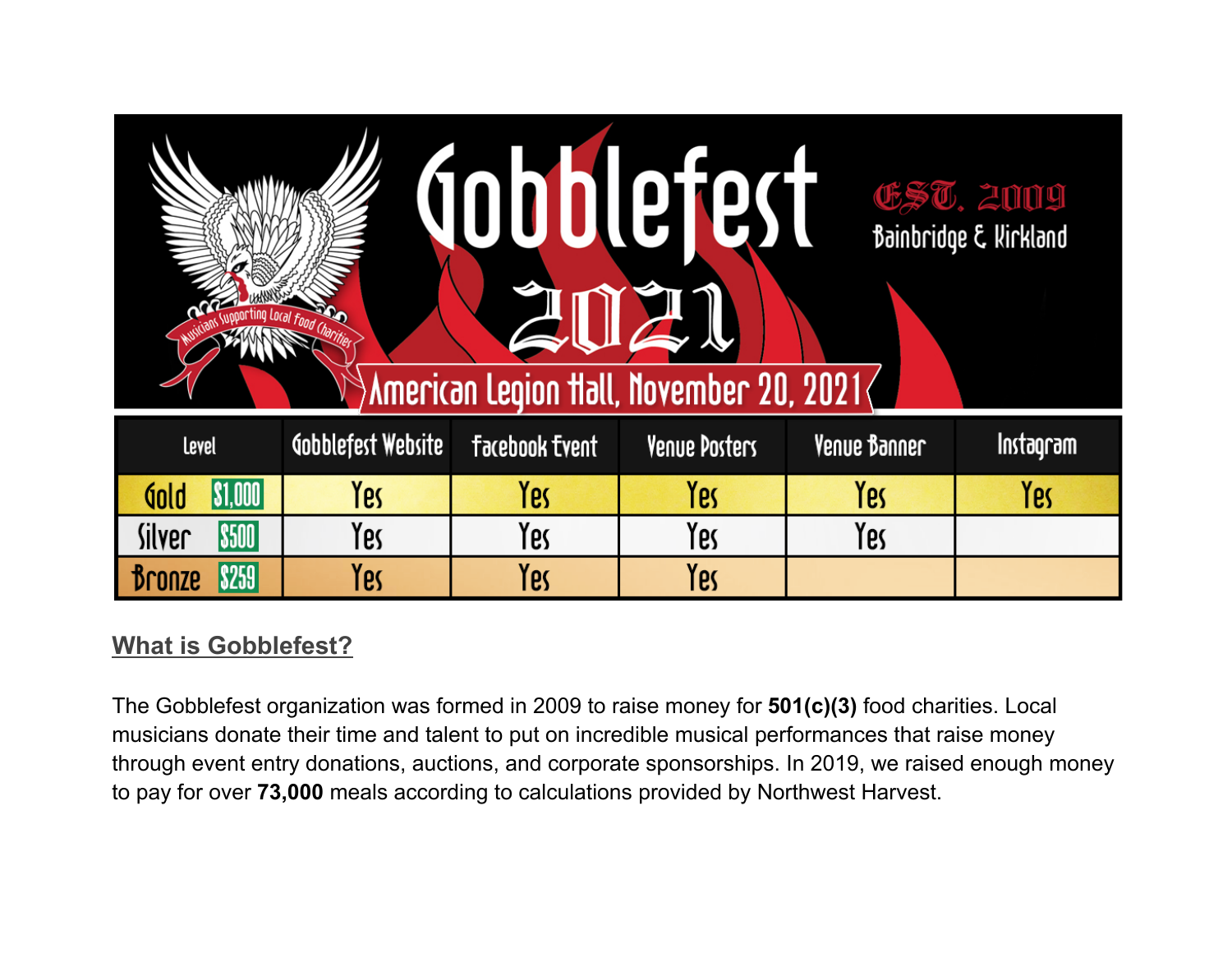## **What's in it for my organization?**

As a **Gobblefest Corporate Sponsor**, your organization's name and logo will be featured on the marketing materials listed above and you will feel great about helping hungry families during the holiday season.

### **How do I get involved?**

Work with your Gobblefest representative to arrange payment and benefit details.

# Gobblefest Sponsorship Form

|              | Name of Sponsor/Business_         | the control of the control of the control of the control of the control of the control of the control of the control of the control of the control of the control of the control of the control of the control of the control |  |
|--------------|-----------------------------------|-------------------------------------------------------------------------------------------------------------------------------------------------------------------------------------------------------------------------------|--|
|              | Contact Person                    | $\_$ Phone $\_$                                                                                                                                                                                                               |  |
| <b>Email</b> |                                   | Website                                                                                                                                                                                                                       |  |
|              | <b>Sponsorship level desired:</b> |                                                                                                                                                                                                                               |  |
| Gold         | <b>Silver</b>                     | <b>Bronze</b>                                                                                                                                                                                                                 |  |
|              |                                   | Chaelco noughla to the fellowing E04/e 1/91 electrication and denote coling via their                                                                                                                                         |  |

Checks payable to the following **501(c )(3)** charity or you can donate online via their respective websites but please be sure to reference "Gobblefest" along the way to help us build our brand.

> **Bainbridge Charity** Helpline House via One Call for All Tax ID: 91-0782393